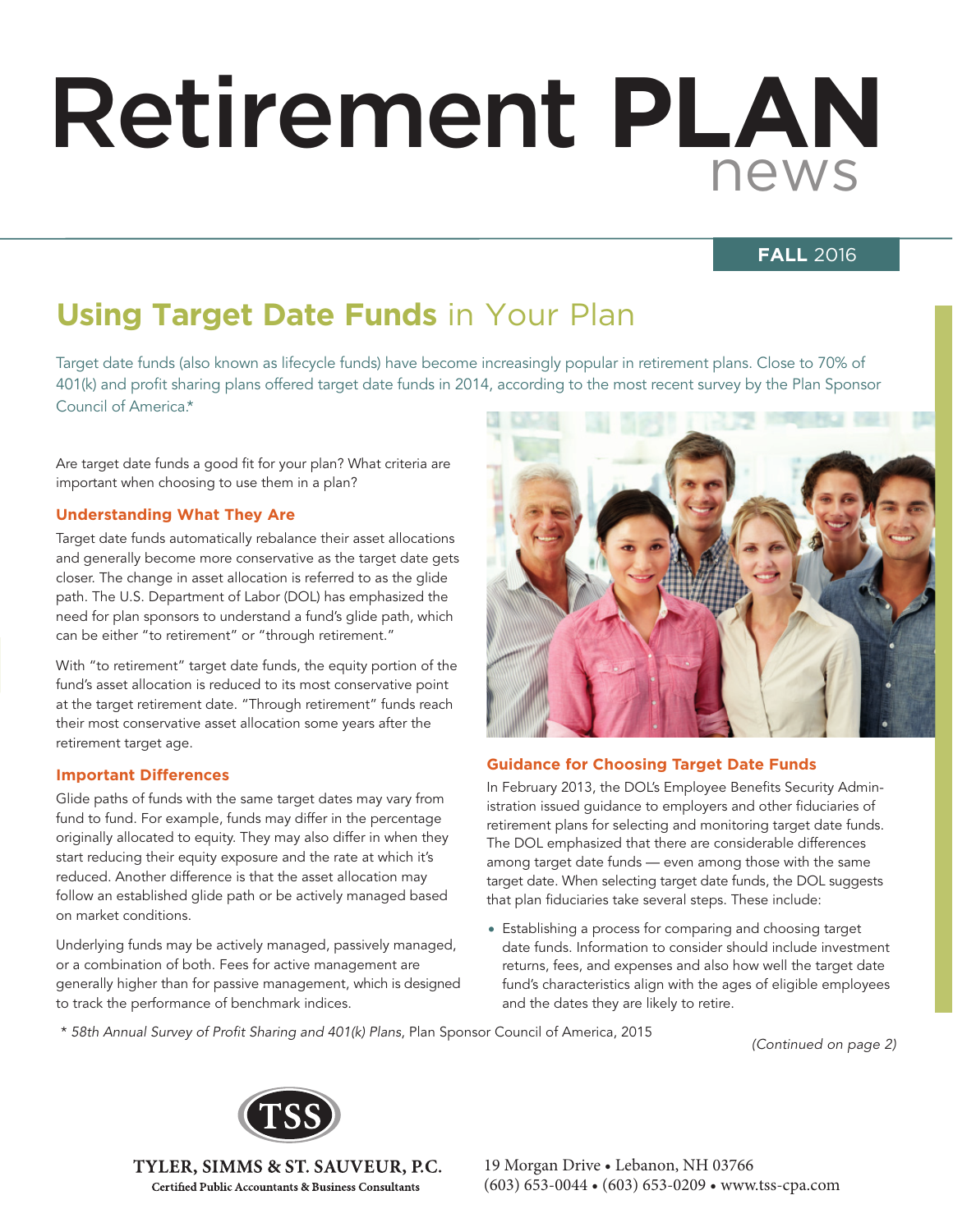

### **Paying Expenses**  with Plan Assets

Whether your organization's retirement plan has been up and running for several years or you are looking into what would be involved in sponsoring a plan, you may have questions about which planrelated expenses can be paid by the plan and which expenses the employer is responsible for paying. Federal pension law (ERISA) allows plan fiduciaries to use plan assets for the payment of reasonable expenses incurred in administering the plan, including expenses for:

- Plan recordkeeping
- Accounting fees
- Safekeeping of plan assets
- Periodic compliance auditing
- Preparation of legally required documents, such as Form 5500
- Claims processing
- Third-party administration
- Routine nondiscrimination testing
- Participant communications
- Investment advisory fees

So-called "settlor" expenses — expenses related to the establishment, design, or termination of a plan, including legal and consulting services — are considered business expenses that can't be charged to the plan. The DOL has issued guidance in the form of hypothetical situations to help plan sponsors determine what is and what isn't a settlor expense.

### **Using Target Date Funds** in Your Plan (continued)

- Creating a plan to regularly review the funds. Be aware of any significant changes in strategy, management, or other criteria since the last review.
- Understanding the target date fund's asset allocation, as well as the risks, strategies, and the glide path of the fund.
- Reviewing fees and investment expenses. Some target date funds invest directly in individual stocks and bonds, but if the target date fund is a "fund of funds" that invests in other mutual funds, the plan sponsor should be aware of the fees and expenses for both the target date fund and the underlying funds.
- Creating effective plan participant communications, including required regulatory disclosures. Employees should understand what target date funds are, what the glide path is, and how it works.
- Documenting the selection and ongoing review of target date funds for the plan.

#### **Know Your Plan Participants**

Since different target date funds have different asset allocations over their glide paths, having an understanding of the demographics of your plan participants and their asset allocations may help you choose target date funds for your plan. This is especially important if you use target date funds as your plan's qualified default investment alternative, as many plan sponsors do.

If your plan already has a target date fund option, it may be beneficial to review how participants are using the funds. Although target date funds are designed as a sole investment option, participants often invest in a target date fund and other options. Participants may also be invested in multiple target date funds. There may be a need to provide additional education to help participants better understand the target date concept.

### **Communication Is Critical**

Providing information to your participants to clear up any misconceptions is vitally important to getting the maximum benefit of having target date funds in your plan. Points of emphasis can include that target date funds aren't guaranteed against losses and that reaching a target date doesn't necessarily mean that investors have saved enough to meet their retirement goals.

If you offer funds that don't reach their most conservative allocation until after the target date, participants should understand the risks involved with having greater exposure to more volatile investments as they approach their retirement date and eventually retire. According to the DOL, such funds may be most appropriate for participants who expect to take their money out of the plan gradually after they retire rather than withdraw all their plan savings at retirement.

Having accurate expectations of target date funds should not only improve the participants' investing experience but your overall plan experience as well.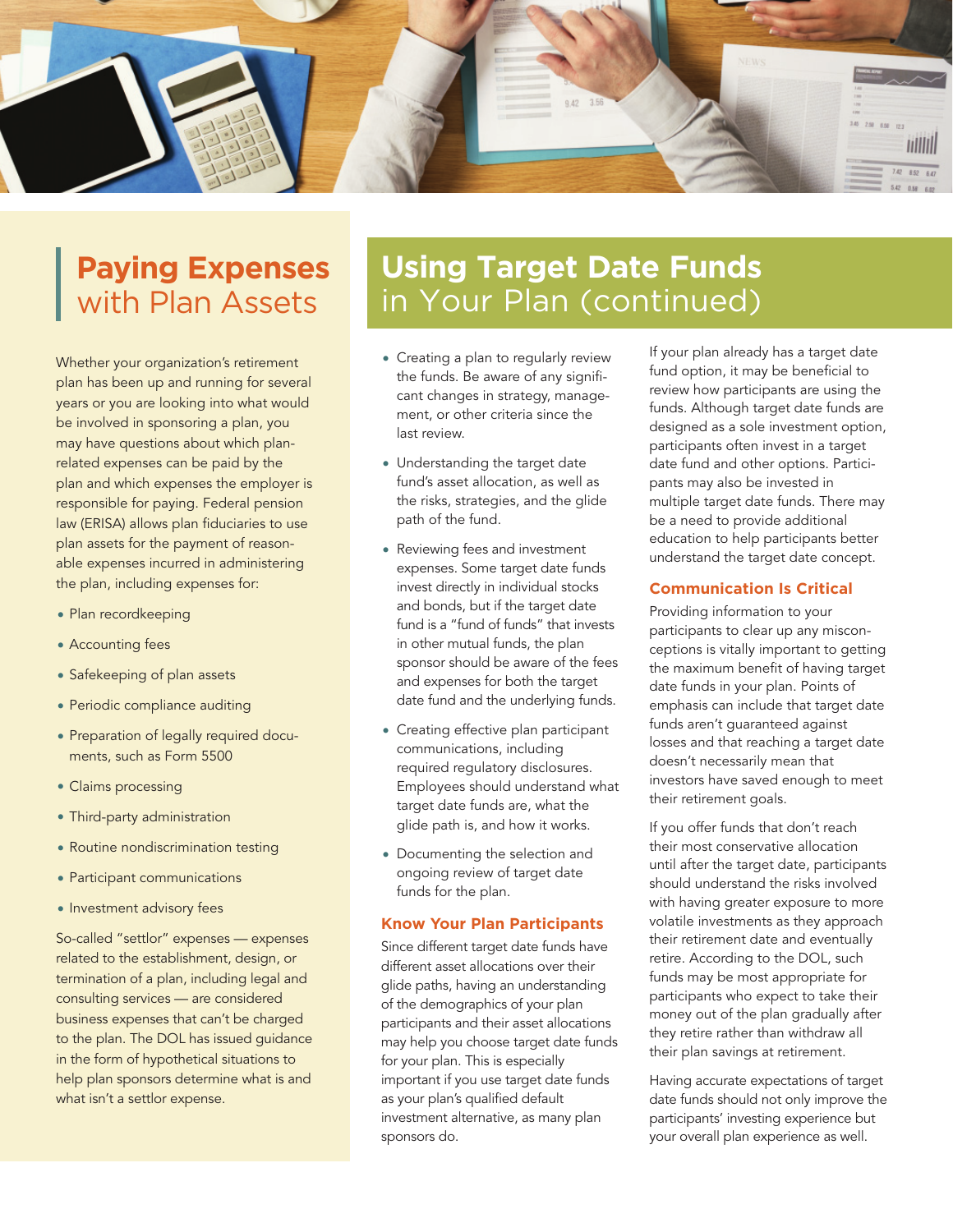### Make Sure Participants Receive the **Plan Documents They're Entitled to**

Getting the word out about your retirement plan is an ongoing activity. In addition to the enrollment materials you provide newly eligible employees, you probably communicate with participants routinely, answering their questions and encouraging them to take full advantage of the plan.

### **Required Documents**

In addition to these efforts, plans are *required* to make certain plan documents available to all plan participants and beneficiaries receiving benefits. Required documents include the following:

Summary plan description (SPD). This easy-to-understand description of the plan's provisions must be distributed to employees within 90 days of becoming plan participants. The SPD must contain specified information about the plan, such as requirements for participation and a description and explanation of the plan's provisions for determining years of service for purposes of eligibility and vesting.

When your plan is materially amended or modified, you must revise the SPD within a specified period (210) days after the end of the plan year that occurs five years after the last date there was a change in the information required to be included in the SPD). Where no such amendments have been made, you must furnish an updated SPD within 10 years and 210 days after the required date for the original.

Summary of material modifications (SMM). If your plan is amended and the amendment affects information that is required to be in the SPD, participants must receive an SMM. The SMM must be distributed within 210 days after the close of the plan year in which the modification occurred. If the SPD lists the modifications, it can be issued in place of the SMM provided an updated SPD is prepared and distributed within the same 210-day period.

Summary annual report (SAR). DOL regulations outline what must be included in this summary. The SAR generally must be distributed by the later of (1) nine months after the end of the plan year or (2) two months after the due date of the plan's Form 5500 (including any extensions from the IRS).

### **Documents Requested by Participants**

Upon receiving a request from a participant or beneficiary, the plan administrator must provide the most recently updated SPD, the most recent annual report, and any other documents under which the plan is established or operated (e.g., the bargaining agreement, trust agreement, or contract). The DOL has further clarified that these documents should also include any material that details formulas, procedures, methodologies, and schedules used to determine a benefit.

#### **Expenses of Providing Information**

The plan administrator may not charge participants for required documents, but participants can be charged for additional copies of required documents they have already received. As for requested documents, participants may be charged a reasonable fee of up to 25¢ per page. The DOL considers a fee reasonable if it is equal to the actual per-page cost of the least expensive way of reproducing the documents. Reasonable expenses do not include handling and postage fees.

### **Penalty for Not Being Timely**

Administrators must provide copies of materials required to be disclosed under the pension law within 30 days of receiving a participant's request. A penalty of up to \$110 per day may be imposed for failing to furnish documents within this time frame.

This penalty applies to each individual participant request, so each violation is a distinct event. If multiple participants request a document and don't receive it within 30 days, the daily \$110 penalty applies to each separate request. However, the penalty is not enforced if the cause for the delay is reasonably beyond the control of the plan administrator.